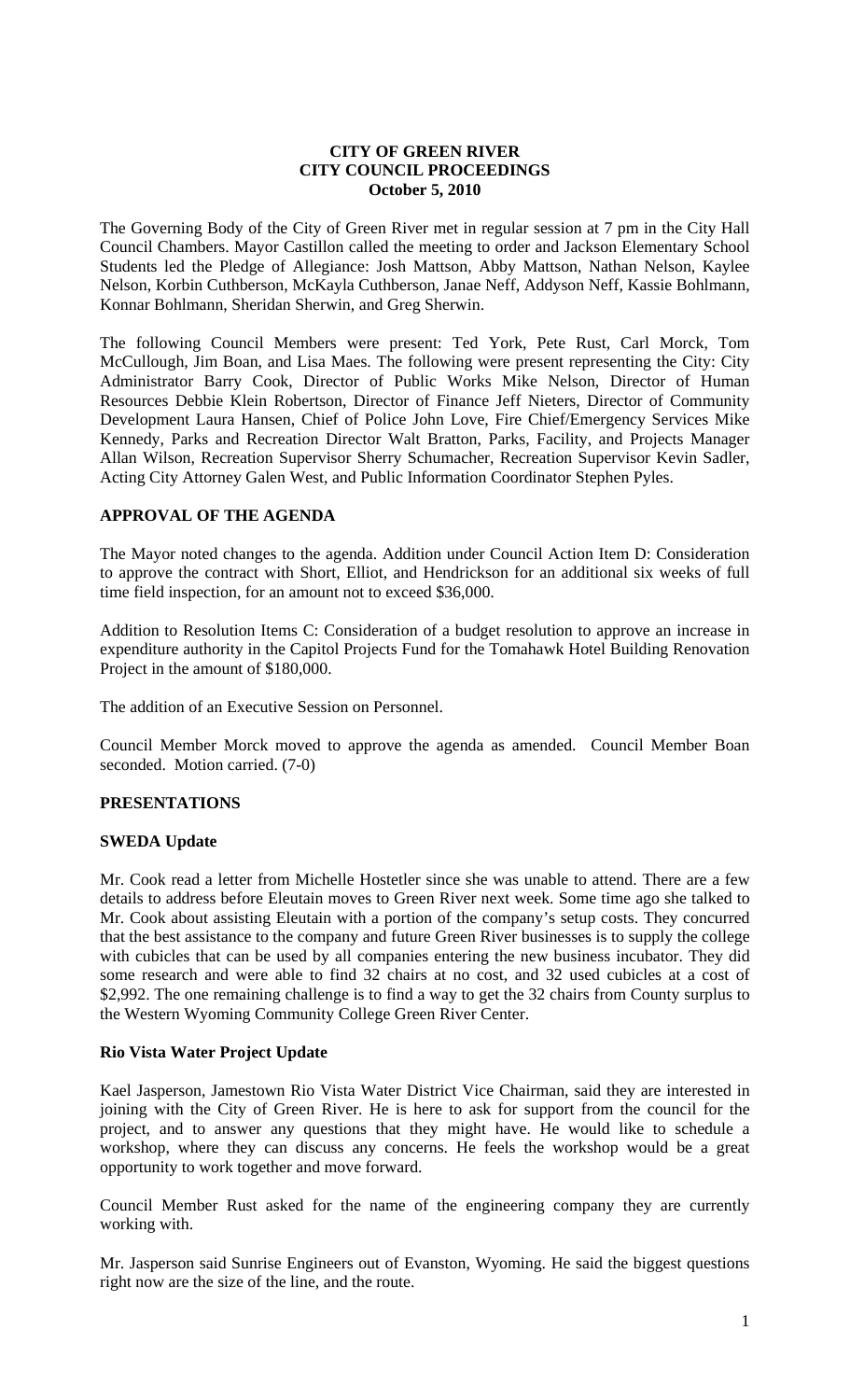Council Member York said the route is a big issue, but he is in favor of working together to get this project going. He asked what kind of response they were getting from the Joint Powers Water Board.

Mr. Jasperson said the Joint Powers Water Boards plan is to supply all communities with water, and they feel this is an opportunity to do so. They are thinking about a regional center that would supply all surrounding areas. This would be in their best interest.

# **PROCLAMATIONS**

## **Domestic Violence Awareness**

Carrol Ann Milano, YWCA Executive Director, read the proclamation and the Mayor declared October 2010 as Domestic Violence Awareness Month.

Christie DeGrendale, YWCA Board of Directors Program Officer, invited council to a meeting October 6, 2010, at 9:00 am, at the Rock Springs Holiday Inn, to discuss a Justice Center that would put all help available in one location.

## **National Disability Employment Awareness Month**

Beth Whitman, Business Leadership Network Director, read the proclamation and the Mayor declared October 2010 as National Disability Employment Awareness Month.

Mrs. Whittman asked council for their support in the amount of \$1250 for the Mayors' Leadership Awards celebration. She also welcomed council to attend.

## **CITIZEN REQUESTS AND OTHER COMMUNICATIONS**

Andy Pleasant, Pleasant Construction, commented on the Resolution for the Tomahawk. He questioned a couple of items on the resolution. He said it was never put out for bid, and he wants to know why it is being awarded to an out of state firm.

Bob Woodward, Castle Rock Electric, questioned the council on the resolution for the Tomahawk. He said there might not be a statute that says they have to bid it out, but it does not make it right. He thought the 10% fee from the firm was on the high side.

Tim Montgomery, local business owner, also had question on this resolution for the Tomahawk. He wanted to know why this project did not go out for bid.

## **ORDINANCES**

## **10-06: an Ordinance creating Sections 19-60 through 19-63 of the Green River Code of Ordinances, City of Green River, State of Wyoming, concerning the use of City Parks.**

Council Member McCullough moved to approve the ordinance on the third reading. Council Member Morck seconded.

Council Member McCullough asked for Mr. Cook to explain what the ordinance will do.

Barry Cook, stated Section 19-60 City Park Hours: The hours of operation for all parks within the City limits is 5:00 am until midnight, unless otherwise posted. It shall be unlawful for any person to be in a city park between 12:00 midnight and 5:00 am without written permission of the City Administrator or the Director of Parks and Recreation. Exception: Persons utilizing the Pavilion on Expedition Island must abide by the rules of operation for said building as set forth in the rental agreement with the City.

Section 19-61 Motorized Traffic Prohibited: It shall be unlawful for any person to operate a motorized vehicle within any City park, except for licensed vehicles on designated roadways and parking area. Motorized vehicle shall include, but is not limited to all cars, trucks, all terrain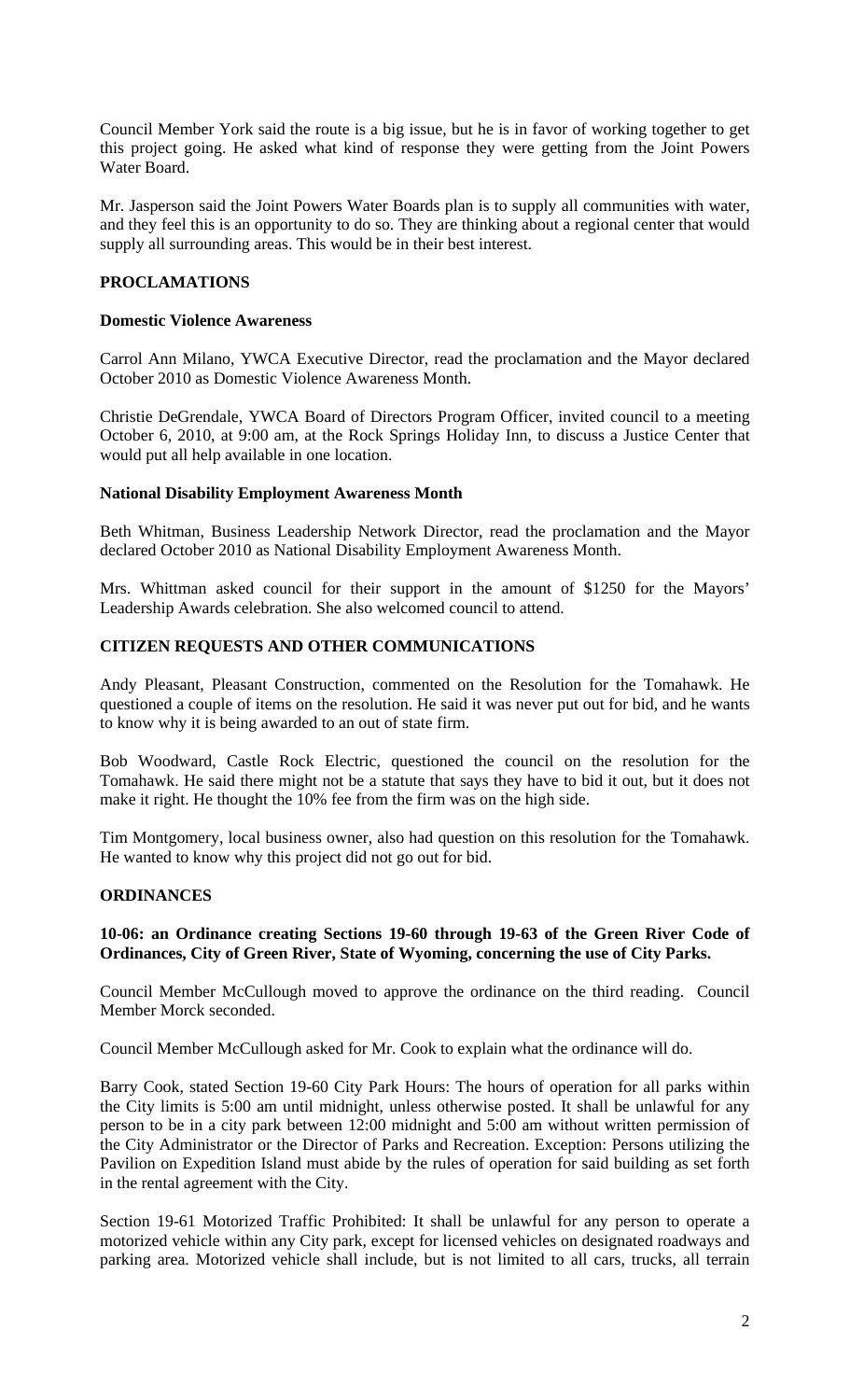vehicles (ATVs), motorized scooters, motorcycles, and dirt bikes. This section shall not apply to police vehicles, fire trucks, or city maintenance vehicles.

Section 19-62 Pedestrian Vehicles Restricted to Established Pathways: No person shall operate non-motorized vehicle in any City park except upon established or maintained pathways, trails, or parkways.

Section 19-63 Unlawful Use of a Firearm or Archery Equipment: No person shall discharge a firearm or utilize an archery device in any City park except FMC Park, and then only in appropriately designated areas.

Motion carried. (7-0)

#### **RESOLUTIONS**

**R10-83: A Resolution for the governing body of the City of Green River, Wyoming, to approve an increase in expenditure authority in the General Fund for the Police Department to repair PD radio equipment in the amount of \$4,700.**

Council Member Maes moved to approve the resolution. Council Member Boan seconded. Motion carried. (7-0)

**R10-84: A Resolution for the governing body of the City of Green River, Wyoming, certifying the Green River Main Street Plan of Action as requested by the Wyoming Main Street Board of Advisers.**

Council Member Morck moved to approve the resolution. Council Member McCullough seconded.

Council Member McCullough thanked all the different volunteers that have helped Main Street.

Council Member Maes said thank you to John Dahlgren for stepping up to the plate with Main Street.

The Mayor also thanked everyone that has been a part of Main Street and sent out his appreciation for all they have done.

Motion carried. (7-0)

**R10-85: A Resolution for the governing body of the City of Green River, Wyoming, to approve an increase in expenditure authority in the Capitol Projects Fund for the Tomahawk Hotel Building Renovation Project in the amount of \$180,000.**

Council Member McCullough moved to approve the resolution. Council Member Morck seconded.

Council Member McCullough said the people that have came to express their concerns over this resolution need to be answered so he asked Mr. Cook to explain.

Mr. Cook stated the resolution simply sets up a line item for money to be allocated by moving the \$100,000 the council set aside for this project along with \$80,000 into a line item.

Council Member York asked if the council can obligate money that they do not have.

Mr. Cook replied no. The council is not spending any of the money from the grant. This money is coming from the reserve and will be put back when the grant is received from the Wyoming Business Council.

Council Member Rust asked if someone could guarantee, if this is approved tonight, it will not cause any issues with receiving the grant.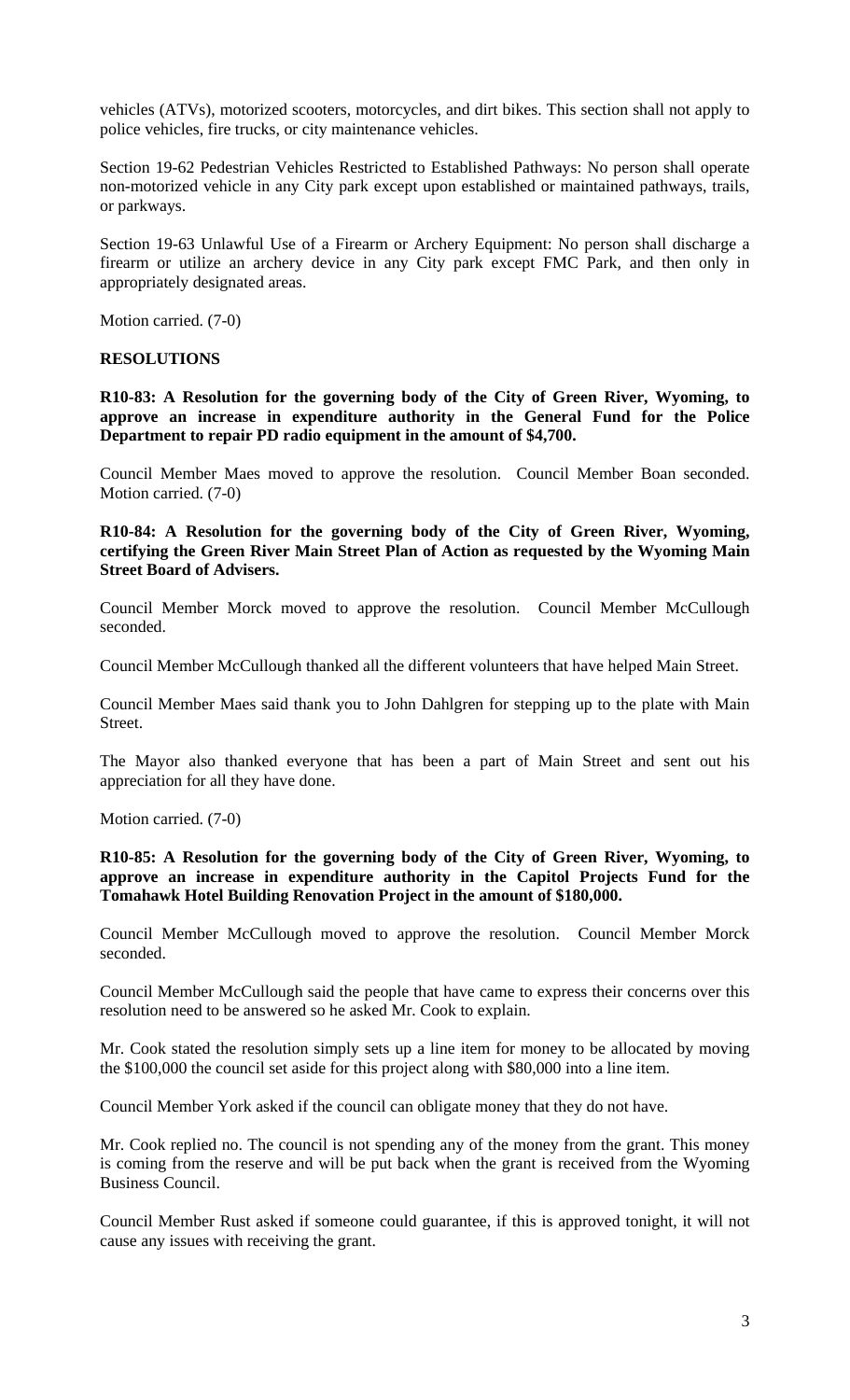Mr. Cook said there will be no money spent from the grant before the grant is received. The money will be coming from the reserve account, and he does not see them spending \$180,000 in four weeks.

Council Member York said there is a sense of urgency for this, and he feels this isn't the right way to run things.

Council Member Rust said there seems to be a sense of urgency on certain things. This has been brought up multiple times but still continues.

Council Member Boan said this is up to the governing body to move forward. If by some chance the grant is not awarded, then the money will be put right back. There will be no money spent, it is just being moved.

Council Member York clarified the money will not be spent until the grant is received.

Mr. Cook said the governing body cannot enter into an agreement with anyone until they have the money set aside in a line item.

Motion carried. (7-0)

## **COUNCIL ACTION ITEMS**

### **Issuance of a Catering Permit to Brazils Inc., dba Embassy Tavern to sell alcohol during the Realtor's Boo Bash Annual Benefit Event.**

Council Member Morck moved to approve issuance of a Catering Permit to Brazels Inc. dba Embassy Tavern to sell alcohol during the Realtor's Boo Bash Annual Benefit Event on Saturday October 23, 2010 from 6:00 pm to Midnight at the Island Pavilion. Council Member Maes seconded.

Motion carried (6-1) with Council Member York voting no.

## **Appointment of Craig Wolfing to the Sweetwater County Board of Health for a 4-year term.**

Council Member Boan moved to approve to confirm the Mayor's appointment of Craig Wolfing to the Sweetwater County Board of Health for a four year term expiring October 2014. Council Member Morck seconded. Motion carried. (7-0)

#### **Approval of an agreement with Myers Anderson Architects for design, construction engineering work on the Tomahawk Building in the amount of \$180,000.**

Council Member Morck moved to approve.

Council Member McCullough seconded, and added to the motion to state: Approval of an agreement with Myers Anderson Architects for design and construction engineering work on the Tomahawk Building in the amount of \$180,000 contingent upon the signing of the Grant Development and Management Agreement between Futures Inc. and the City of Green River. Council Member Morck approved the amended motion.

Council Member McCullough asked for clarification.

Mr. Cook said what is before the council is the consideration to enter into a contractual arrangement with Myers Anderson Architects for the Tomahawk Building. This company is a Wyoming firm, they have an office in Evanston, Wyoming, and they have done many projects there and surrounding areas. Under state law it is considered a professional service which is not required to go out for bid. When there are designs that need to be done it does not have to be bid out, but when the design is done and the construction needs to begin, this is the part that will be bid out.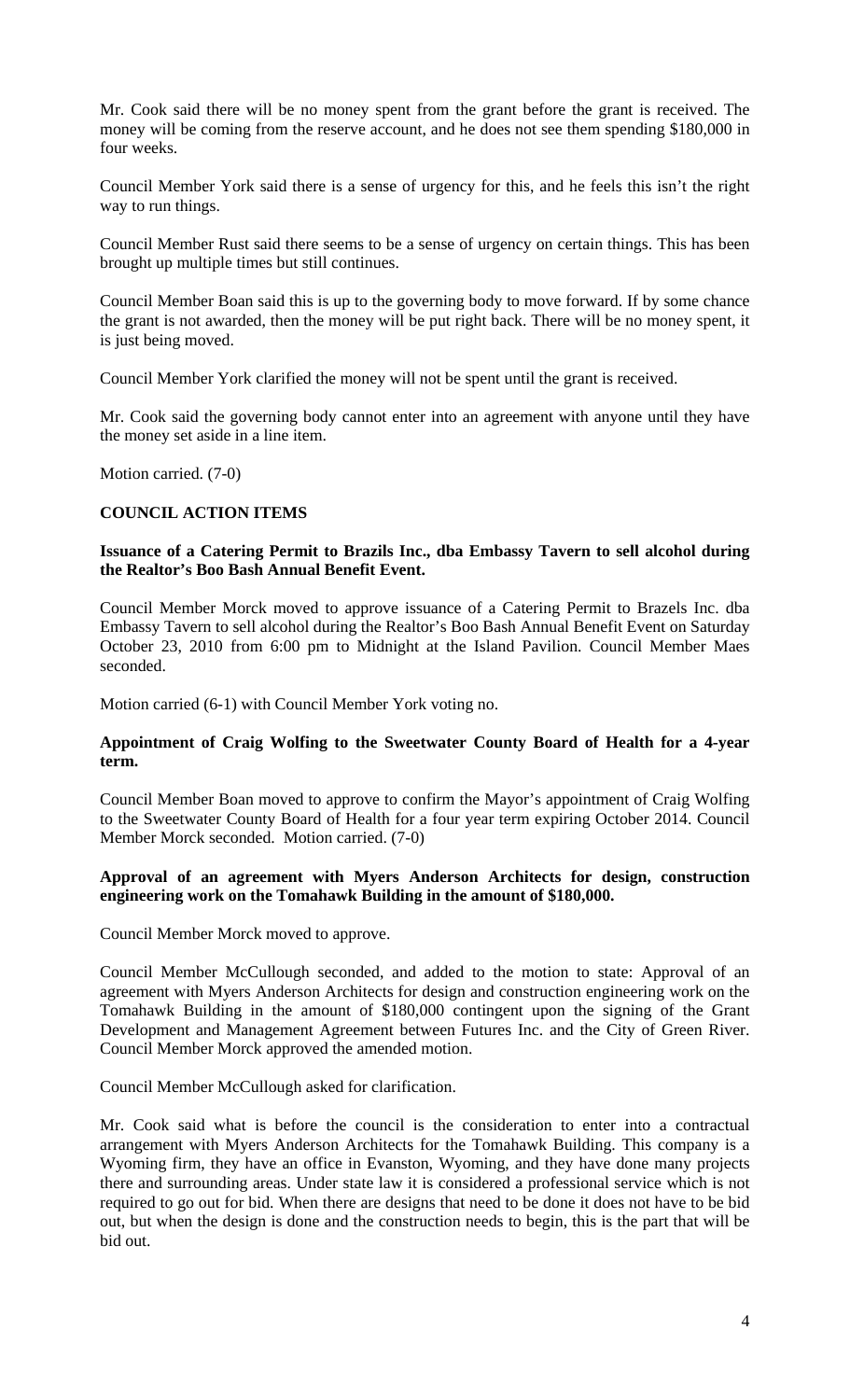Galen West, Acting City Attorney, said he is in agreement with Mr. Cook over the professional services. He has not researched the requirements of the Wyoming Business Council on grants being bid as public works projects so he will have to look into it.

Mr. Cook said if there are any questions, Jerry Myers from Myers Anderson Architects, is present and he would be happy to answer any questions the council may have.

Council Member Boan said he is happy with the architect because he has seen this company's work. He reminded the local businessmen, the contractual work will be bid out.

Council Member York asked Mr. Myers if he lives in Evanston.

Mr. Myers replied he lives in Pocatello, Idaho, but they have an office in Evanston.

Council Member York asked if he could call himself a Wyoming business man.

Mr. Myers said yes he is. Over 75% of his work last year was done here in Wyoming from his office in Pocatello. This is the reason why he chose to build an office in Evanston.

Council Member York asked if he had done any work previously on the Tomahawk Building.

Mr. Myers said he had through some technical assistant grants. They have done some work with code assessments, developmental, and design of tenant spaces.

Council Member York asked if Mr. Myers sent a letter to Mr. Cook and the Mayor over interest in continuing work on the Tomahawk Building.

Mr. Cook said it was not Mr. Myer, but it was Plan One Architects in Rock Springs.

Council Member York asked if Plan One Architects were considered for the design like they had asked.

Mr. Cook said no they were not.

Council Member York said he is concerned that another company can request to be considered for the design and they were not. He asked who made the decision on the designing firm.

Mr. Cook said it was his recommendation.

Council Member York asked Mr. Myers if his 10% fee was high.

Mr. Myers said his fee was normal and on the low side.

Council Member Boan asked if Mr. Myers had a good working relationship with Future's.

Mr. Myer's said he has a good relationship with Mr. Sutherland but he has not formally met the board.

Council Member McCullough asked Mike Frink, Member of the Futures Board of Directors, what he thought of this designing firm.

Mr. Frink said he is fine with the company. He has seen his work and has spoken to Mr. Myers personally.

Council Member Rust said this is not about Mr. Myers and how good of a job he can do. This is about a local architect wanting to be considered and they were not. Plan One Architect should have been considered along with Myers Anderson Architects. He asked Mr. Cook if anyone else was in on this recommendation.

Mr. Cook said no. This was a recommendation from him and now it is council's decision to vote yes or no. To his knowledge the time he has been here it has never been bid out for professional services.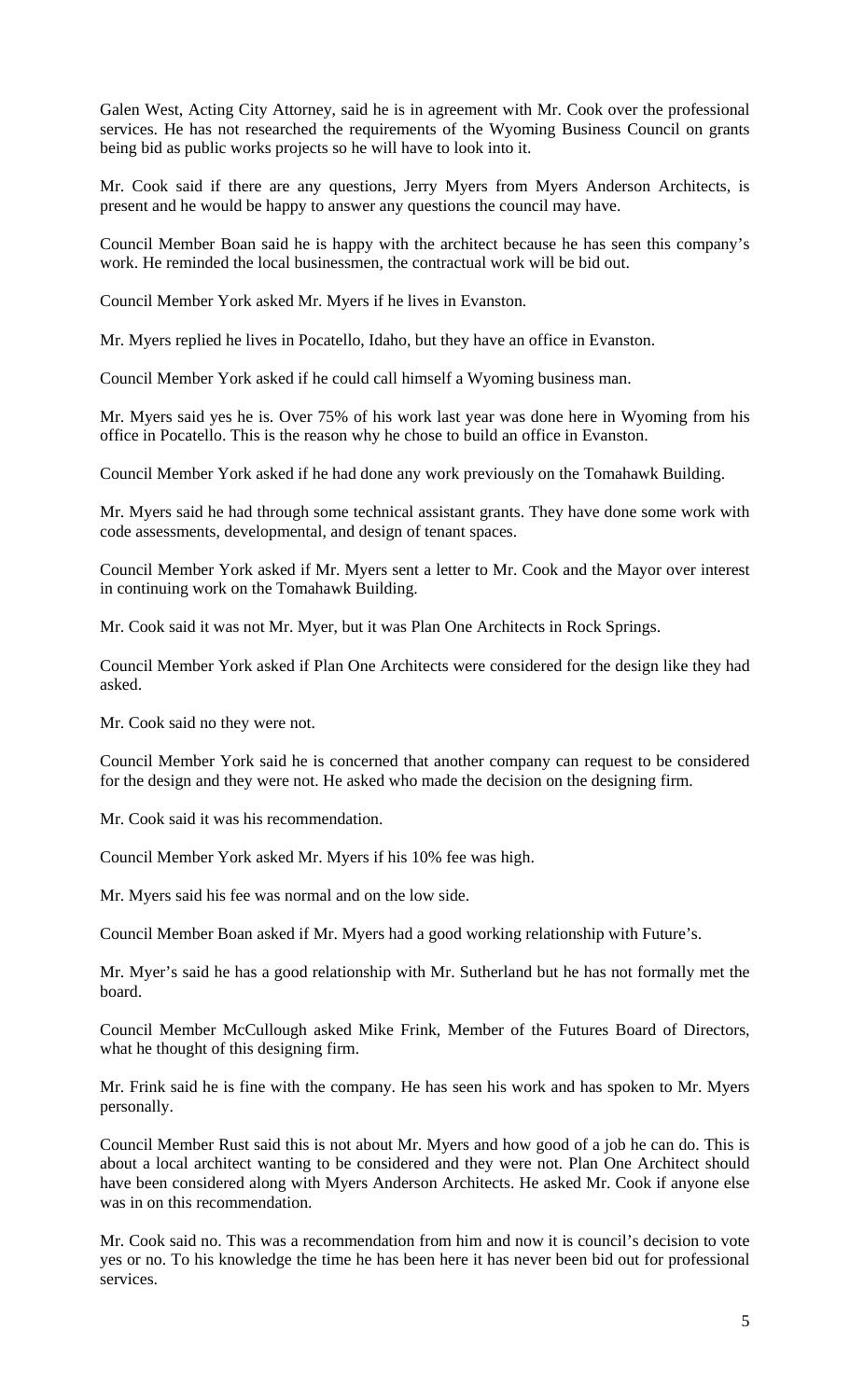Council Member Maes concurred with Council Member Rust. She was surprised over the sudden decision being made without input from council. She questioned Mr. Myers over the basic information on the agreement he proposed.

Mr. Myers replied they will work with the City over any aspects on the design. He also stated that he is not here in an adversarial position. He wants everyone to be comfortable with this project and would be happy to answer any questions or concerns.

Council Member York said his biggest problem is that another company was not included. He was wondering if this is not approved tonight, what the procedure would be to move forward.

Mr. Cook said the other option is to direct staff to go out and request proposals from other companies. This could take two to three months to prepare but it can be done.

Council Member Rust asked why it would take so long to prepare a RFP. There is a proposal on the table and he is wondering why the council could not just ask another company for a proposal. He asked what he was missing in this whole thing to make it take that long. He thinks that just adding one more proposal could not possibly take so much time.

Mr. Cook said he is basing this on past experience.

Council Member Rust asked why another architectural firm can't submit a proposal just like the Myers Anderson Architects did.

The Mayor said this company is familiar with the building and what is needed.

Council Member Rust said the other company had been involved with some aspects of the building also.

The Mayor said they were not involved to the extent that this company had been.

Council Member McCullough said he is bothered by this whole thing. These issues were brought before the council before and no issues were mentioned. The council has plenty of time to bring up any issues they may have with this. This has been done before on other projects and no one has a problem with them. He said these issues should have been brought before the council ahead of time so then it could be discussed.

Council Member Rust asked when could he have brought it up, they just received the email on Friday of last week.

Council Member McCullough said he is convinced Myers Anderson Architects is the company that is the best for this project. He feels what needs to be done is to move forward with the project. Anything with Futures seems to have the same issues, and he is tired of it. He wants to move on.

Motion carried (4-3) with Council Members Maes, York, and Rust voting no.

## **Approval of the contract with Short, Elliot, and Hendrickson to provide for an additional six weeks of full time field inspection, for an amount not to exceed \$36,000.**

Council Member Morck moved to approve the contract addendum with Short, Elliot, and Hendrickson to provide for an additional six weeks of full time field inspection, for an amount not to exceed \$36,000. Council Member McCullough seconded.

Council Member Boan asked for an explanation.

Allan Wilson, Parks, Facility, and Project Manager, said there were provisions in the contract for weather but it was not just the weather that caused this problem. The contract is for 26 weeks of work, and we need more time, at least six more weeks of work. Mr. Wilson has just recently taken over this project, and he is trying to get everything done before weather comes into play.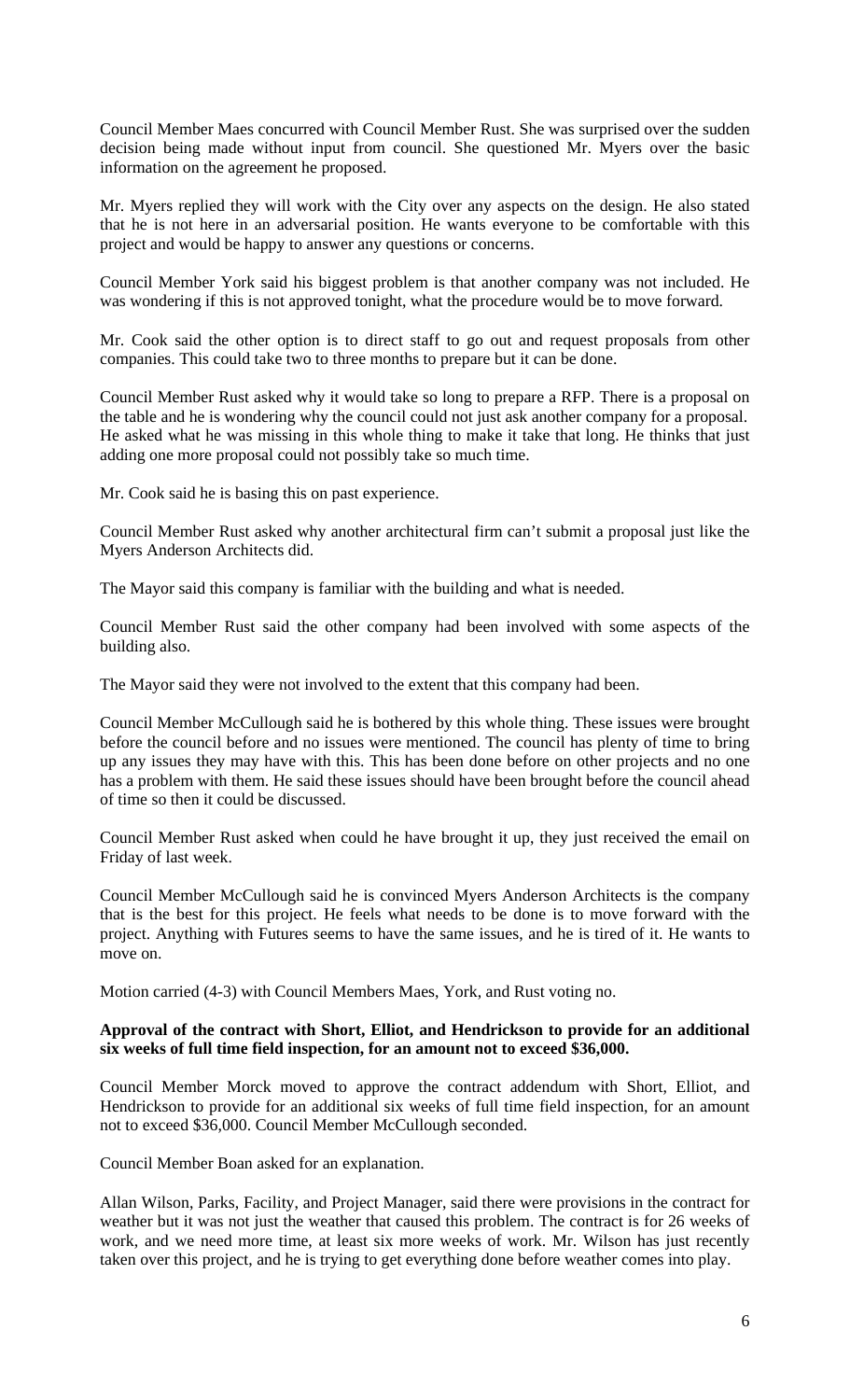Council Member Boan asked if there would be any additional funding needed in the spring if this goes on.

Mr. Wilson said no, there is money allotted for this project.

Motion carried. (7-0)

## **CONSENT AGENDA**

Council Member Maes moved to approve the following consent agenda items. Council Member York seconded.

- Contract with Fireworks West International of Logan, Utah for the July 4, 2011 Fireworks Display in the amount of \$20,000.
- Lease agreement with Jessie Bloomer for horse corral #113.
- The 2010 Tough Turkey Annual Co-Ed Volleyball Tournament Officials Agreement not to exceed \$750.
- **Agreement with CGI Communications, Inc for the Movie Tour Book.**
- Contract with Rick Carroll for the Green River High School Varsity Basketball coach, for \$500 to collaborate on the Pee Wee Youth Basketball Program.
- Pole Attachment Agreement with Rocky Mountain Power for the Citywide Wireless System for approximately \$100 per year lease/rental fee.
- Minutes for September 14, 2010 Special Council, September 14, 2010 Workshop, September 21, 2010 with attachment of Ford Bussart's Eulogy, and September 28, 2010 Special Council.
- Financial Reports and Payment of Bills: Prepaid Invoices =  $$26,129.92$  Outstanding Invoices =  $$692,620.81$ Pre-authorization Payments =  $$755,000.00$  Payroll Expenditures =  $$262,245.55$

Motion carried. (7-0)

Galen West, Acting City Attorney, commented he was asked earlier about the process for the public to address the council, i.e. when is the appropriate time for the Mayor to ask for public input. Mr. West said he did not suggest that it was improper for the mayor to ask for citizen input at any time of the meeting. He was simply answering the question. The Mayor is able to direct any public comment at any time during the meeting if he chooses.

# **CITY ADMINISTRATOR'S REPORT**

Mr. Cook said recently one of the art pieces on Uinta Drive was vandalized. The City provides these for the enjoyment of the citizens and requests help in stopping any vandalism from occurring. He has given council a list of the  $6<sup>th</sup>$  Penny Projects that have been completed. The Solid Waste Department has sent out a recycling letter that he put in council's mail boxes. He said thank you for their continued effort with recycling. Mr. Cook reminded everyone about the City's Adopt A Highway Program, on Saturday, October 9, 2010. If anyone is interested in helping they can call Linda Roosa.

The workshop for next week will require a special council meeting to award a bid for the Storm Drain Project.

## **CITY ATTORNEY'S REPORT**

Mr. West had nothing to report.

## **MAYOR AND COUNCIL REPORTS**

Council Member Rust mentioned he did not bring Futures up during the conversations earlier; they have nothing to do with this project. He had heard the council saying over and over they want to change the bidding process and how things are purchased. He has tried to get the council together on this issue but he has only received two responses.